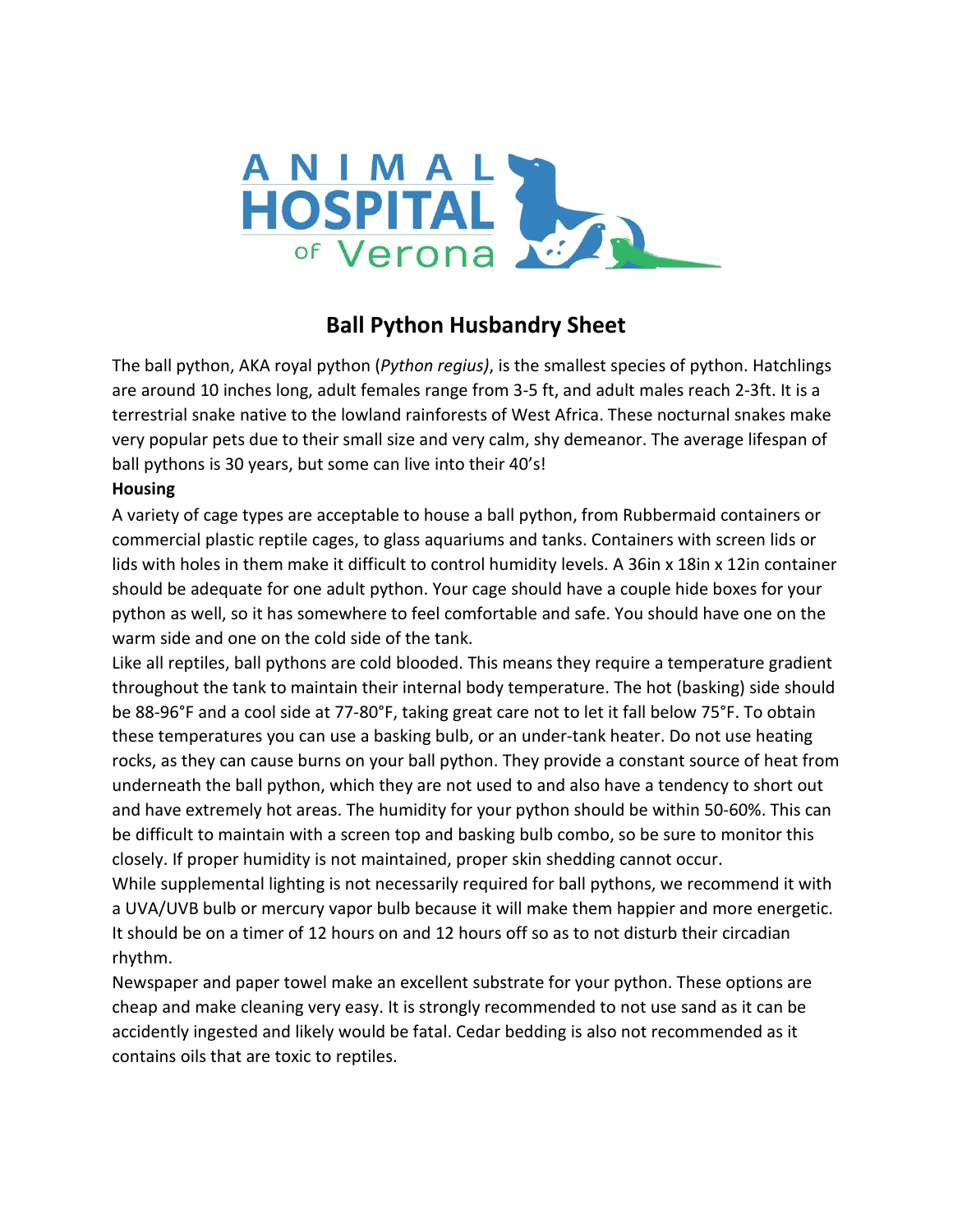# **Feeding**

Feeding live prey can cause numerous problems for your ball python. It can cause trauma as it makes its way down the digestive tract and will likely attack your ball python if not eaten immediately. Feeding frozen-thawed or fresh killed rodents to your python is a much healthier option. The size of food item can be determined by selecting a rodent no larger than the widest circumference of your ball python. Also, it is important that you do not handle your python for 1-2 days after feeding because this can cause them to regurgitate their meal. To minimize issues with aggression inside the tank, it can be helpful to feed in a separate enclosure. This helps your ball python not associate a hand entering the tank with mealtime.

Ball pythons tend not to eat as much during the winter months or during a shed cycle. This is not a major health concern as long as they are maintaining their body weight. Keep offering food every 10-14 days until they start eating again. During the rest of the year, adult ball pythons can be fed once every 2 weeks, but juveniles will need to be fed weekly in order to grow properly.

Fresh water should be available 24/7. The bowl should be large enough for your python to crawl into. Pythons enjoy soaking from time to time. They will occasionally defecate in their water dish, so be ready to disinfect the bowl and refill with fresh water if this happens.

# **Cleaning**

Your python's cage should be spot cleaned regularly. Remove any paper towels or newspaper that has been soiled by feces or urates as they occur. Every 30 days a deep cleaning will need to be done. The tank and any dishes and hides will need to be disinfected with a commercial reptile cage cleaner or a 5% bleach solution. Make sure to rinse thoroughly and ensure everything is completely dry before returning the snake to the enclosure. The cleaner your tank is, the healthier your snake will be!

# **Enrichment**

Living in captivity can be very stressful for reptiles. This chronic stress and confinement can lead to a suppressed immune system and increased risk of illness. If we can mimic their natural behaviors and habitat, this can lessen those risks dramatically. Below are some options to try with your pet:

- Use paper towel tubes as hides or a maze for your pet to travel through or search for it's food
- Climbing structures made from plywood with dowel pegs sticking out set at a 10 degree angle can give your pet some extra exercise
- Shredded paper inside a large box for your snake to explore
- Scented wood blocks (place in with rodents first) hidden somewhere
	- o Ensure the block is large enough that it will not be eaten
- Outdoor time when weather is appropriate
- Provide a rotation of hide boxes, climbing plants/structures and vary cage furniture.